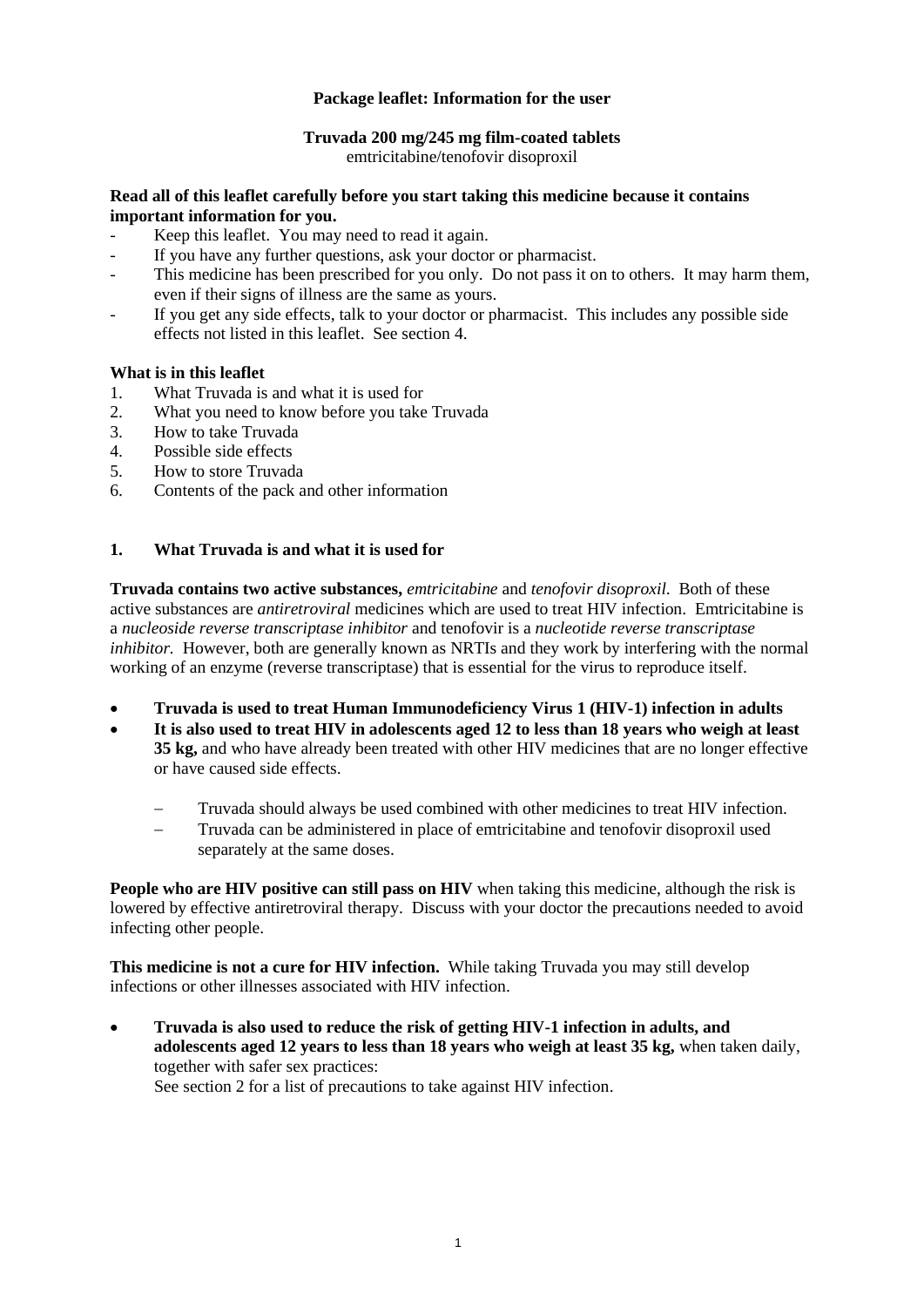## **2. What you need to know before you take Truvada**

## **Do not take Truvada to treat HIV or to reduce the risk of getting HIV if you are allergic** to

emtricitabine, tenofovir, tenofovir disoproxil, or any of the other ingredients of this medicine (listed in section 6).

## → **If this applies to you, tell your doctor immediately.**

## **Before taking Truvada to reduce the risk of getting HIV:**

Truvada can only help reduce your risk of getting HIV **before** you are infected.

- **You must be HIV negative before you start to take Truvada to reduce the risk of getting HIV.** You must get tested to make sure that you do not already have HIV infection. Do not take Truvada to reduce your risk unless you are confirmed to be HIV negative. People who do have HIV must take Truvada in combination with other drugs.
- **Many HIV tests can miss a recent infection.** If you get a flu-like illness, it could mean you have recently been infected with HIV.

These may be signs of HIV infection:

- **tiredness**
- fever
- joint or muscle aches
- headache
- vomiting or diarrhoea
- rash
- night sweats
- enlarged lymph nodes in the neck or groin
- $\rightarrow$  **Tell your doctor about any flu-like illness** either in the month before starting Truvada, or at any time while taking Truvada.

## **Warnings and precautions**

## **While taking Truvada to reduce the risk of getting HIV:**

- Take Truvada every day **to reduce your risk, not just when you think you have been at risk of HIV infection.** Do not miss any doses of Truvada, or stop taking it. Missing doses may increase your risk of getting HIV infection.
- Get tested for HIV regularly.
- If you think you were infected with HIV, tell your doctor straight away. They may want to do more tests to make sure you are still HIV negative.

## • **Just taking Truvada may not stop you getting HIV**.

- o Always practice safer sex. Use condoms to reduce contact with semen, vaginal fluids, or blood.
- o Do not share personal items that can have blood or body fluids on them, such as toothbrushes and razor blades.
- o Do not share or re-use needles or other injection or drug equipment.
- o Get tested for other sexually transmitted infections such as syphilis and gonorrhoea. These infections make it easier for HIV to infect you.

Ask your doctor if you have any more questions about how to prevent getting HIV or spreading HIV to other people.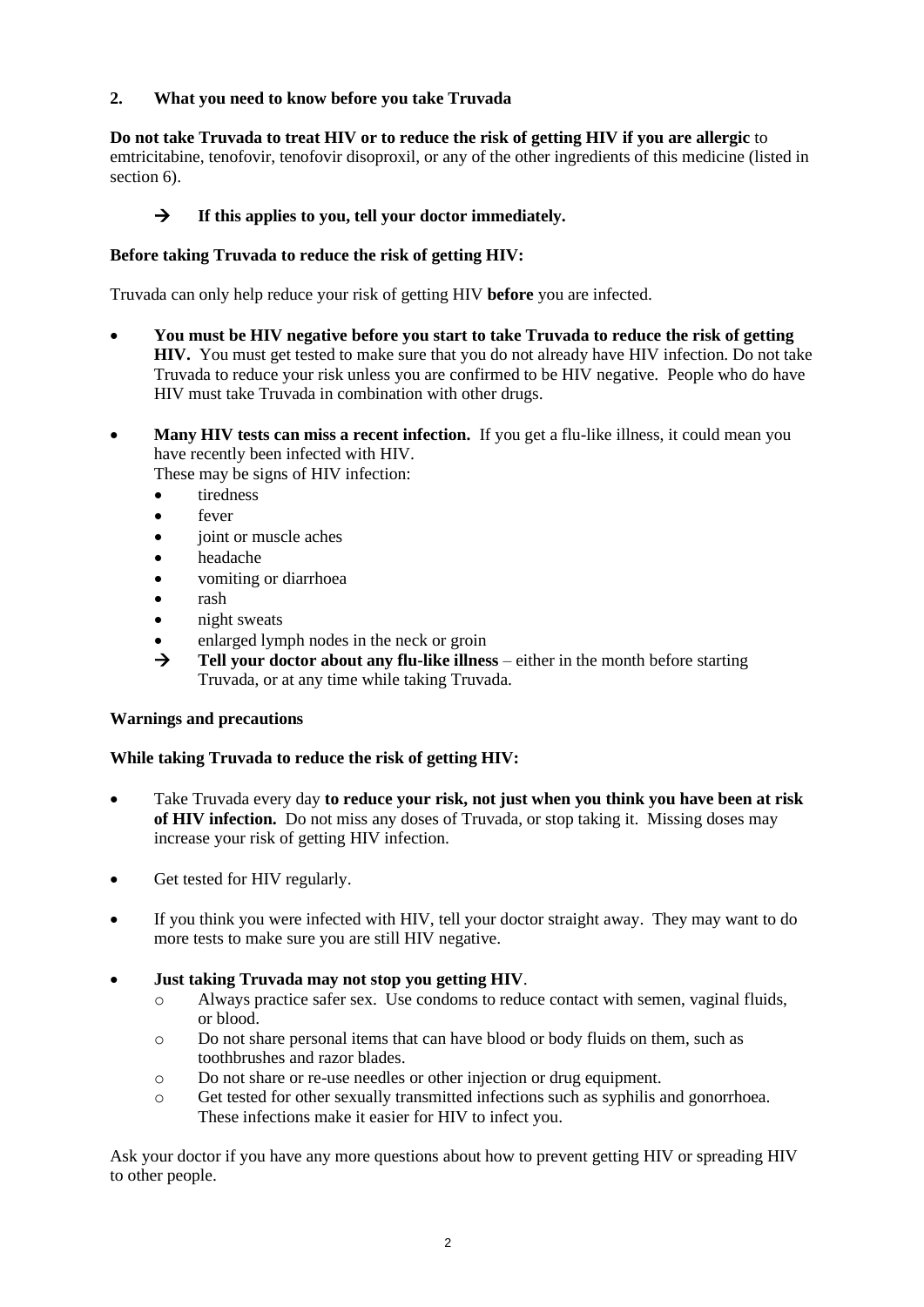## **While taking Truvada to treat HIV or to reduce the risk of getting HIV:**

- **Truvada may affect your kidneys.** Before and during treatment, your doctor may order blood tests to measure kidney function. Tell your doctor if you have had kidney disease, or if tests have shown kidney problems. Truvada should not be given to adolescents with existing kidney problems. If you have kidney problems, your doctor may advise you to stop taking Truvada or, if you already have HIV, to take Truvada less frequently. Truvada is not recommended if you have severe kidney disease or are on dialysis.
- **Bone problems** (manifesting as persistent or worsening bone pain and sometimes resulting in fractures) may also occur due to damage to kidney tubule cells (see section 4, *Possible side effects*). Tell your doctor if you have bone pain or fractures.

Tenofovir disoproxil may also cause loss of bone mass. The most pronounced bone loss was seen in clinical studies when patients were treated for HIV with tenofovir disoproxil in combination with a boosted protease inhibitor.

Overall, the effects of tenofovir disoproxil on long term bone health and future fracture risk in adult and paediatric patients are uncertain.

Tell your doctor if you know you suffer from osteoporosis. Patients with osteoporosis are at a higher risk of fractures.

- **Talk to your doctor if you have a history of liver disease, including hepatitis.** Patients infected with HIV who also have liver disease (including chronic hepatitis B or C), who are treated with antiretrovirals, have a higher risk of severe and potentially fatal liver complications. If you have hepatitis B or C, your doctor will carefully consider the best treatment regimen for you.
- **Know your hepatitis B virus (HBV) infection status** before starting Truvada. If you have HBV, there is a serious risk of liver problems when you stop taking Truvada, whether or not you also have HIV. It is important not to stop taking Truvada without talking to your doctor: see section 3, *Do not stop taking Truvada*.
- **Talk to your doctor if you are over 65.** Truvada has not been studied in patients over 65 years of age.
- **Talk to your doctor if you are intolerant to lactose** (see Truvada contains lactose later in this section).

#### **Children and adolescents**

Truvada is not for use in children under 12 years of age.

#### **Other medicines and Truvada**

**Do not take Truvada** if you are already taking other medicines that contain the components of Truvada (emtricitabine and tenofovir disoproxil) or any other antiviral medicines that contain tenofovir alafenamide, lamivudine or adefovir dipivoxil.

**Taking Truvada with other medicines that can damage your kidneys:** it is especially important to tell your doctor if you are taking any of these medicines, including

- aminoglycosides (for bacterial infection)
- amphotericin B (for fungal infection)
- foscarnet (for viral infection)
- ganciclovir (for viral infection)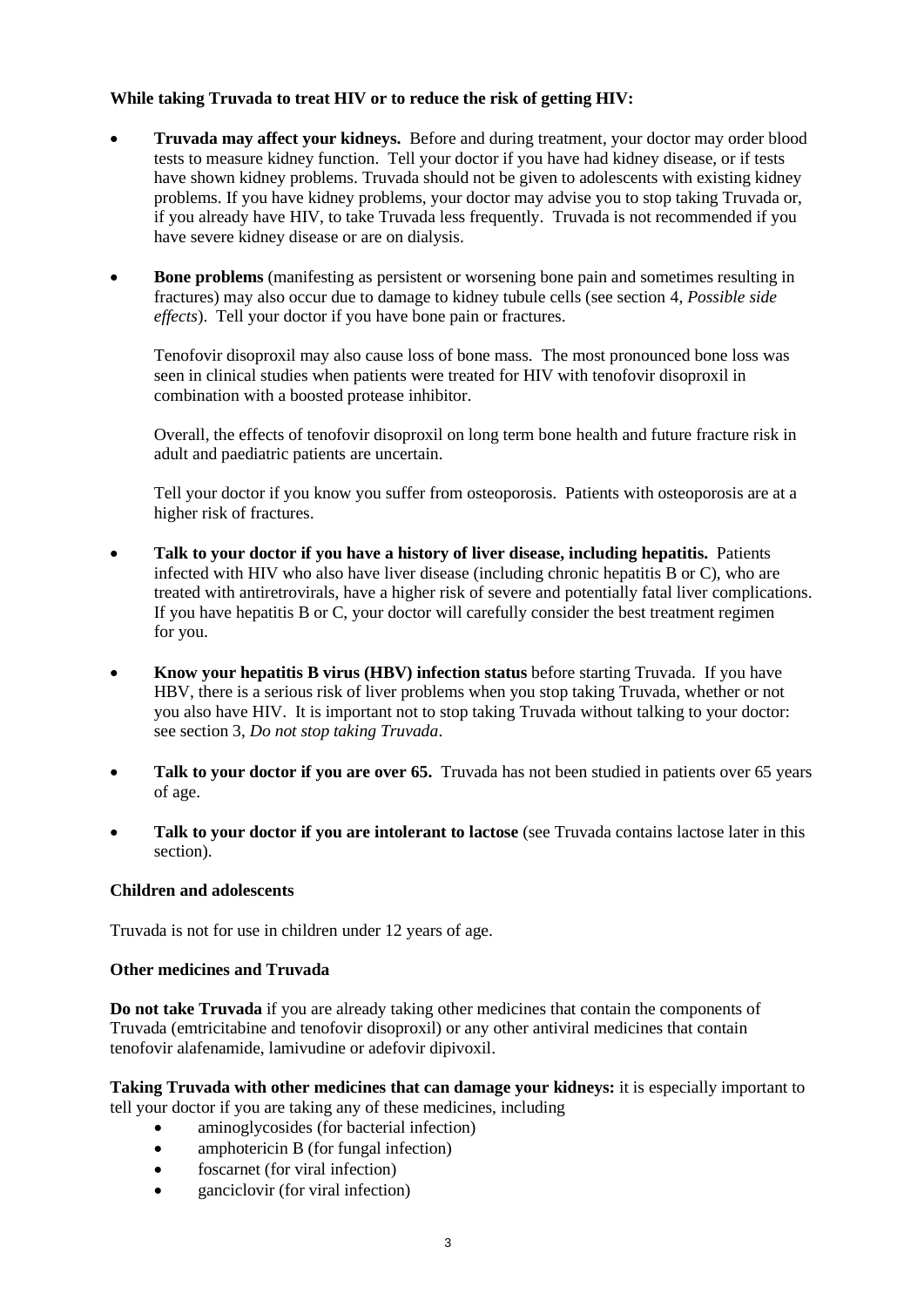- pentamidine (for infections)
- vancomycin (for bacterial infection)
- interleukin-2 (to treat cancer)
- cidofovir (for viral infection)
- non-steroidal anti-inflammatory drugs (NSAIDs, to relieve bone or muscle pains)

If you are taking another antiviral medicine called a protease inhibitor to treat HIV, your doctor may order blood tests to closely monitor your kidney function.

**It is also important to tell your doctor** if you are taking ledipasvir/sofosbuvir, sofosbuvir/velpatasvir or sofosbuvir/velpatasvir/voxilaprevir to treat hepatitis C infection.

**Taking Truvada with other medicines containing didanosine (for treatment of HIV infection):** Taking Truvada with other antiviral medicines that contain didanosine can raise the levels of didanosine in your blood and may reduce CD4 cell counts. Rarely, inflammation of the pancreas and lactic acidosis (excess lactic acid in the blood), which sometimes causes death, have been reported when medicines containing tenofovir disoproxil and didanosine were taken together. Your doctor will carefully consider whether to treat you with combinations of tenofovir and didanosine.

→ **Tell your doctor** if you are taking any of these medicines. Tell your doctor or pharmacist if you are taking, have recently taken or might take any other medicines.

## **Truvada with food and drink**

• Whenever possible, Truvada should be taken with food**.**

#### **Pregnancy and breast-feeding**

#### **If you are pregnant or breast-feeding, think you may be pregnant or are planning to have a baby, ask your doctor or pharmacist for advice before taking this medicine.**

If you have taken Truvada during your pregnancy, your doctor may request regular blood tests and other diagnostic tests to monitor the development of your child. In children whose mothers took NRTIs during pregnancy, the benefit from the protection against HIV outweighed the risk of side effects.

- **Do not breast-feed during treatment with Truvada.** This is because the active substances in this medicine pass into human breast milk.
- If you are a woman with HIV it is recommended that you do not breast-feed, to avoid passing the virus to the baby in breast milk.

#### **Driving and using machines**

Truvada can cause dizziness. If you feel dizzy while taking Truvada, **do not drive** and do not use any tools or machines.

#### **Truvada contains lactose**

If you have been told by your doctor that you have an intolerance to some sugars, contact your doctor before taking this medicine.

#### **Truvada contains sodium**

This medicine contains less than 1 mmol sodium (23 mg) per tablet, that is to say essentially 'sodiumfree'.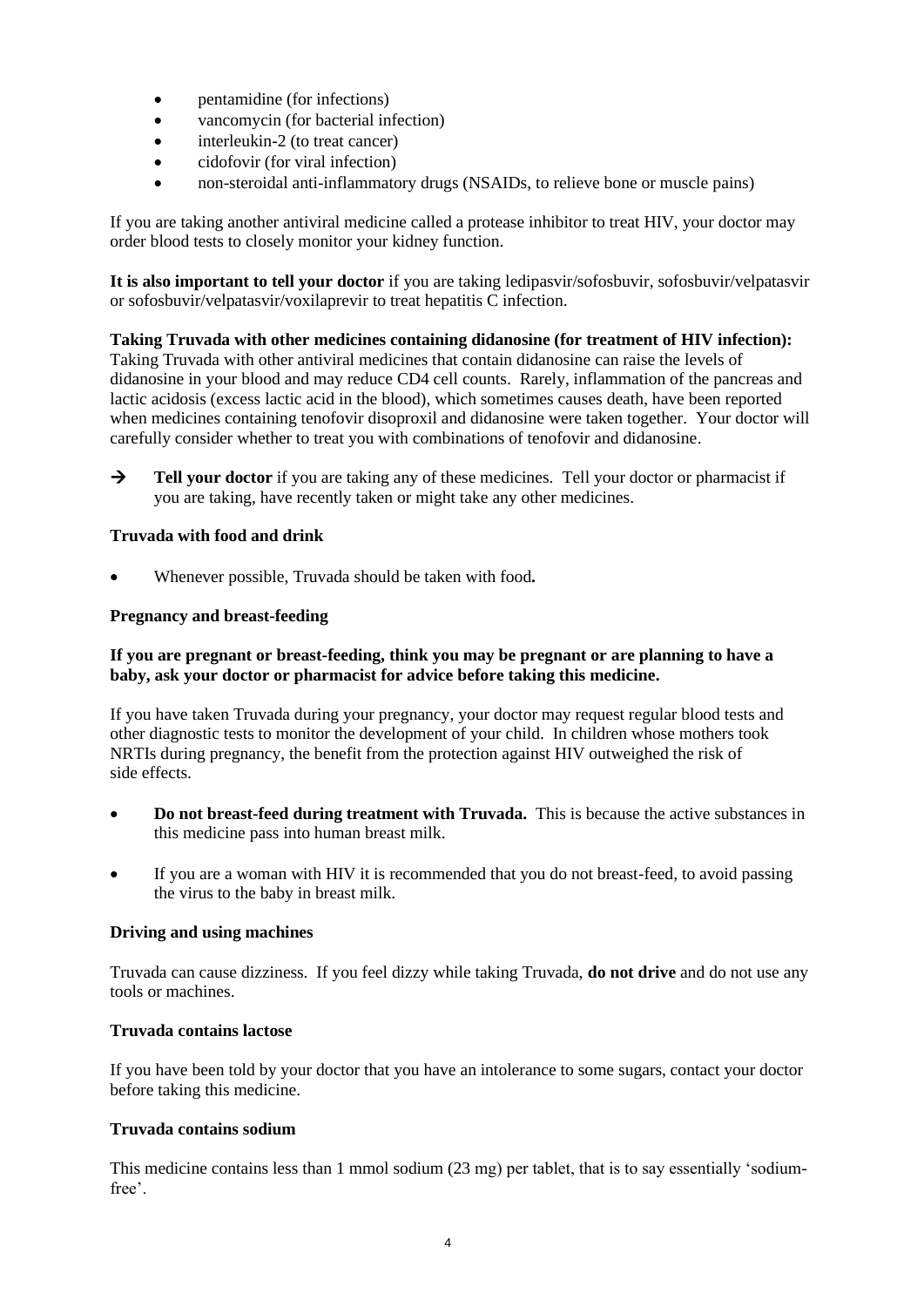## **3. How to take Truvada**

• **Always take this medicine exactly as your doctor has told you.** Check with your doctor or pharmacist if you are not sure.

## **The recommended dose of Truvada to treat HIV is:**

- **Adults:** one tablet each day, where possible, with food.
- **Adolescents aged 12 to less than 18 years who weigh at least 35 kg:** one tablet each day, whenever possible with food.

#### **The recommended dose of Truvada to reduce the risk of getting HIV is:**

- Adults: one tablet each day, whenever possible with food.
- **Adolescents aged 12 to less than 18 years who weigh at least 35 kg:** one tablet each day, whenever possible with food.

If you have difficulty swallowing, you can use the tip of a spoon to crush the tablet. Then mix the powder with about 100 mL (half a glass) of water, orange juice or grape juice, and drink immediately.

- **Always take the dose recommended by your doctor.** This is to make sure that your medicine is fully effective, and to reduce the risk of developing resistance to the treatment. Do not change the dose unless your doctor tells you to.
- **If you are being treated for HIV infection** your doctor will prescribe Truvada with other antiretroviral medicines. Please refer to the patient information leaflets of the other antiretrovirals for guidance on how to take those medicines.
- **If you are taking Truvada to reduce the risk of getting HIV, take Truvada every day, not just** when you think you have been at risk of HIV infection.

Ask your doctor if you have any questions about how to prevent getting HIV or prevent spreading HIV to other people.

#### **If you take more Truvada than you should**

If you accidentally take more than the recommended dose of Truvada, contact your doctor or nearest emergency department for advice. Keep the tablet bottle with you so that you can easily describe what you have taken.

#### **If you miss a dose**

It is important not to miss a dose of Truvada.

- **If you notice within 12 hours** of the time you usually take Truvada, take the tablet preferably with food as soon as possible. Then take the next dose at your usual time.
- **If you notice 12 hours or more after** the time you usually take Truvada, forget about the missed dose. Wait and take the next dose, preferably with food, at your usual time.

**If you vomit less than 1 hour after taking Truvada,** take another tablet. You do not need to take another tablet if you were sick more than 1 hour after taking Truvada.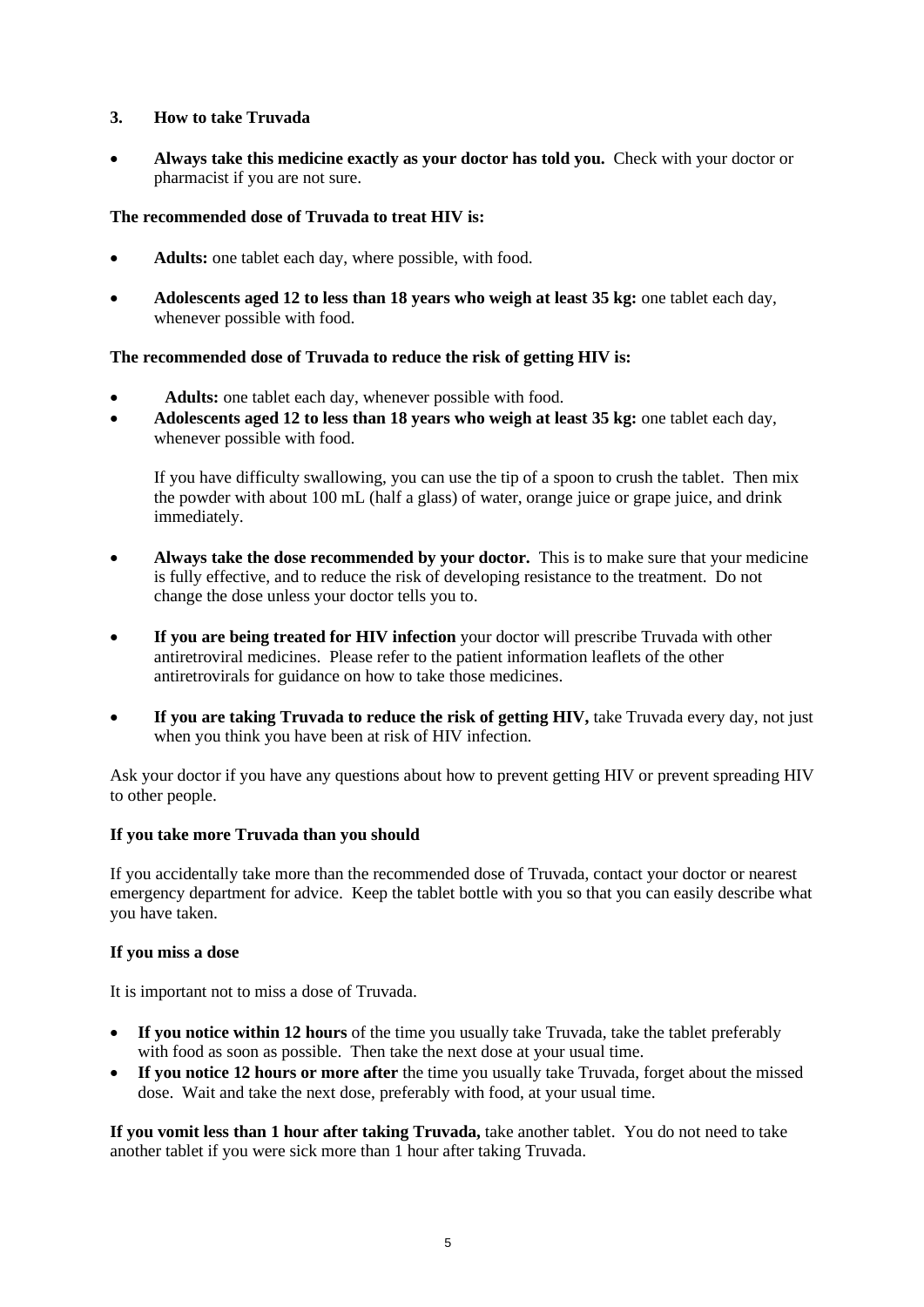## **Do not stop taking Truvada**

- **If you take Truvada for treatment of HIV infection**, stopping tablets may reduce the effectiveness of the anti-HIV therapy recommended by your doctor.
- **If you are taking Truvada to reduce the risk of getting HIV**, do not stop taking Truvada or miss any doses. Stopping use of Truvada, or missing doses, may increase your risk of getting HIV infection.

## → **Do not stop taking Truvada without contacting your doctor.**

- **If you have hepatitis B,** it is especially important not to stop your Truvada treatment without talking to your doctor first. You may require blood tests for several months after stopping treatment. In some patients with advanced liver disease or cirrhosis, stopping treatment is not recommended as this may lead to worsening of your hepatitis, which may be life-threatening.
	- → **Tell your doctor immediately** about new or unusual symptoms after you stop treatment, particularly symptoms you associate with hepatitis B infection

If you have any further questions on the use of this medicine, ask your doctor or pharmacist.

#### **4. Possible side effects**

Like all medicines, this medicine can cause side effects, although not everybody gets them.

#### **Possible serious side effects:**

- **Lactic acidosis** (excess lactic acid in the blood) is a rare but potentially life-threatening side effect. Lactic acidosis occurs more often in women, particularly if they are overweight, and in people with liver disease. The following may be signs of lactic acidosis:
	- deep rapid breathing
	- drowsiness
	- feeling sick (nausea), being sick (vomiting)
	- stomach pain

## → **If you think you may have lactic acidosis, get medical help immediately.**

- **Any signs of inflammation or infection.** In some patients with advanced HIV infection (AIDS) and a history of opportunistic infections (infections that occur in people with a weak immune system), signs and symptoms of inflammation from previous infections may occur soon after anti-HIV treatment is started. It is thought that these symptoms are due to an improvement in the body's immune response, enabling the body to fight infections that may have been present with no obvious symptoms.
- **Autoimmune disorders,** when the immune system attacks healthy body tissue, may also occur after you start taking medicines to treat HIV infection. Autoimmune disorders may occur many months after the start of treatment. Look out for any symptoms of infection or other symptoms such as:
	- muscle weakness
	- weakness beginning in the hands and feet and moving up towards the trunk of the body
	- palpitations, tremor or hyperactivity
	- → **If you notice these or any symptoms of inflammation or infection, get medical help immediately.**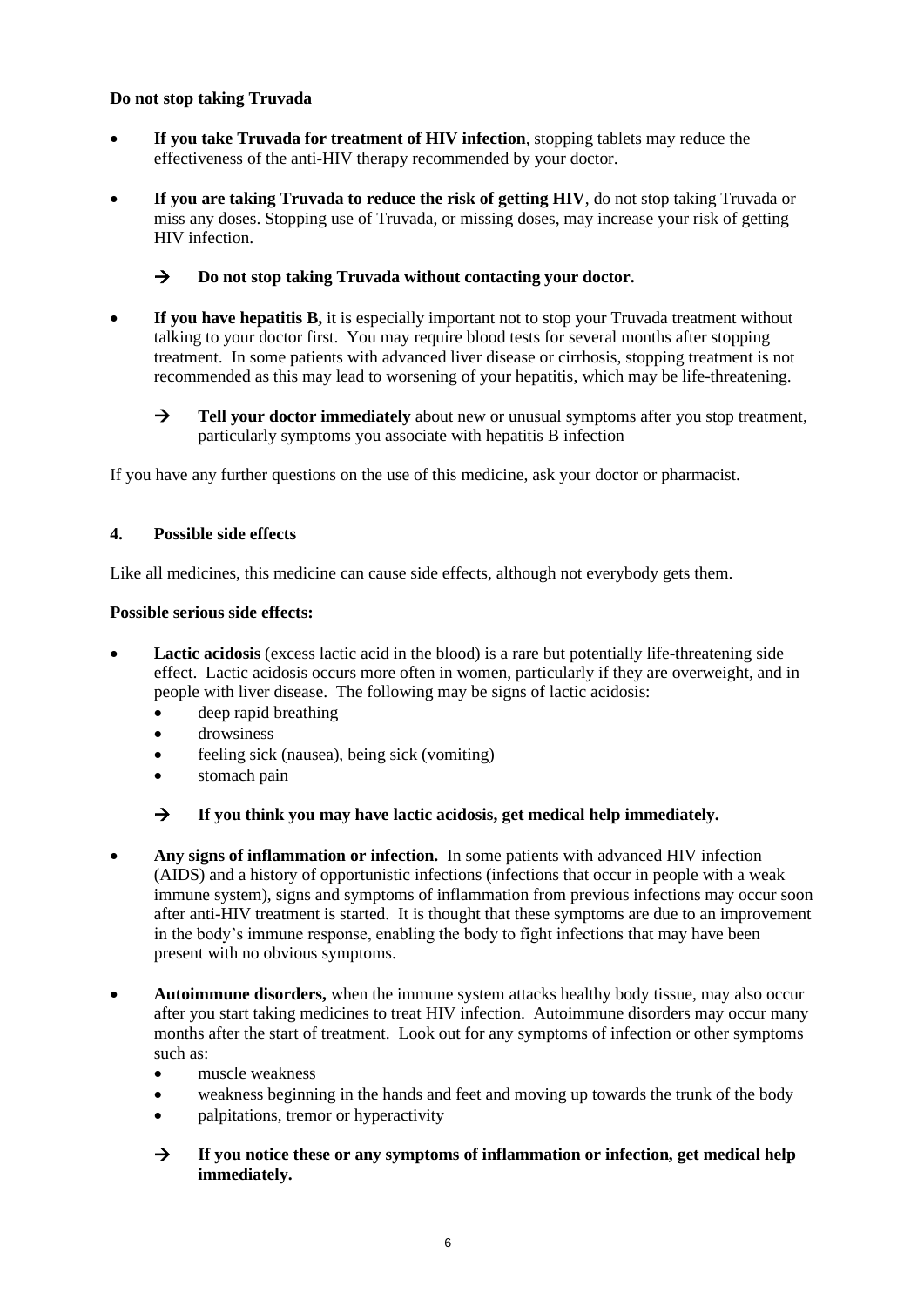## **Possible side effects:**

## **Very common side effects**

*(may affect more than 1 in 10 people)*

- diarrhoea, being sick (vomiting), feeling sick (nausea)
- dizziness, headache
- rash
- feeling weak

*Tests may also show:*

- decreases in phosphate in the blood
- increased creatine kinase

## **Common side effects**

*(may affect up to 1 in 10 people)*

- pain, stomach pain
- difficulty sleeping, abnormal dreams
- problems with digestion resulting in discomfort after meals, feeling bloated, flatulence
- rashes (including red spots or blotches sometimes with blistering and swelling of the skin), which may be allergic reactions, itching, changes in skin colour including darkening of the skin in patches
- other allergic reactions, such as wheezing, swelling or feeling light-headed

*Tests may also show:*

- low white blood cell count (a reduced white blood cell count can make you more prone to infection)
- increased triglycerides (fatty acids), bile or sugar in the blood
- liver and pancreas problems

# **Uncommon side effects**

*(may affect up to 1 in 100 people)*

- pain in the abdomen (tummy) caused by inflammation of the pancreas
- swelling of the face, lips, tongue or throat
- anaemia (low red blood cell count)
- breakdown of muscle, muscle pain or weakness which may occur due to damage to the kidney tubule cells

## *Tests may also show:*

- decreases in potassium in the blood
- increased creatinine in your blood
- changes to your urine

## **Rare side effects**

*(may affect up to 1 in 1,000 people)*

- Lactic acidosis (see *Possible serious side effects*)
- fatty liver
- yellow skin or eyes, itching, or pain in the abdomen (tummy) caused by inflammation of the liver
- inflammation of the kidney, passing a lot of urine and feeling thirsty, kidney failure, damage to kidney tubule cells
- softening of the bones (with bone pain and sometimes resulting in fractures)
- back pain caused by kidney problems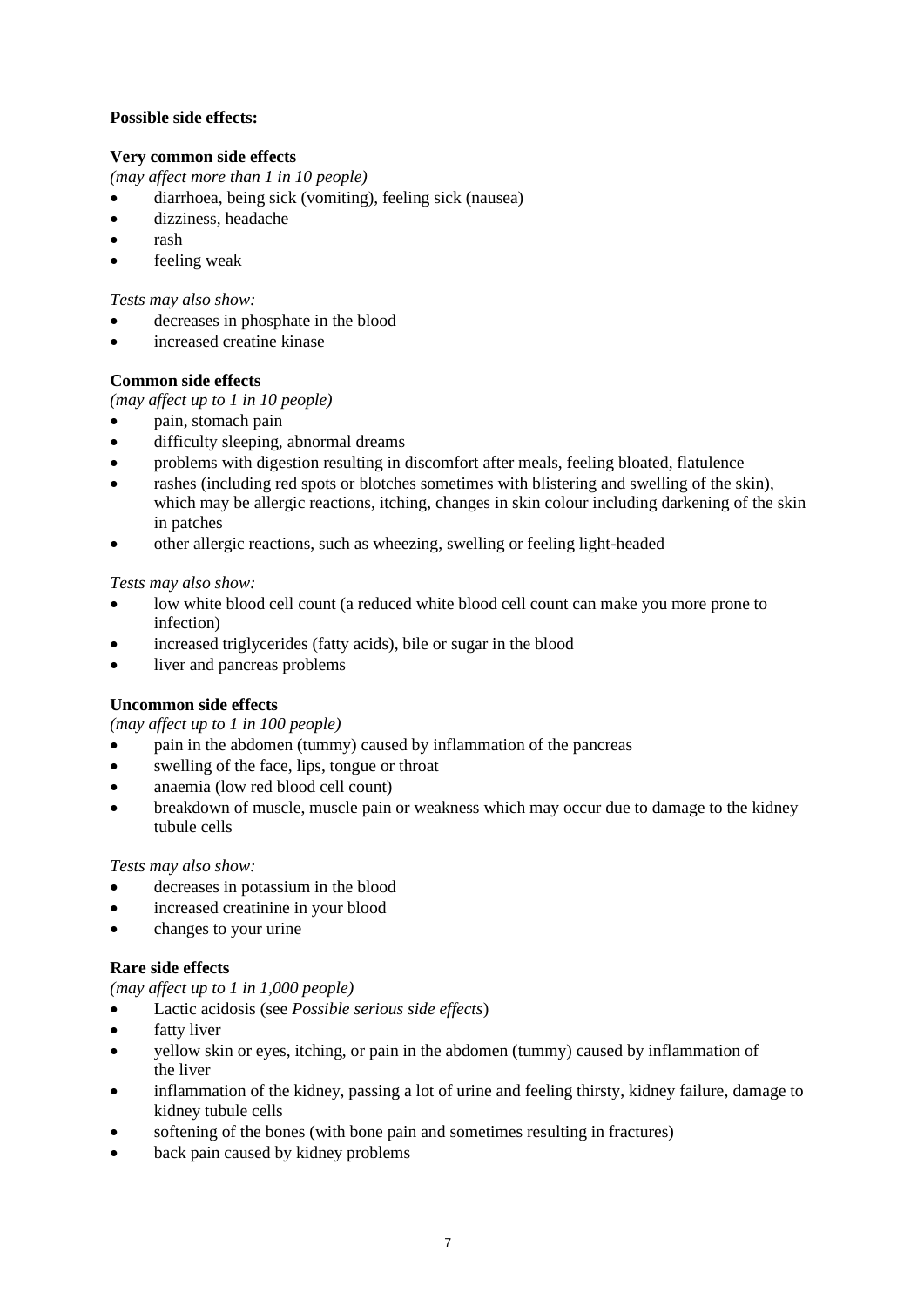Damage to kidney tubule cells may be associated with breakdown of muscle, softening of the bones (with bone pain and sometimes resulting in fractures), muscle pain, muscle weakness and decreases in potassium or phosphate in the blood.

## → **If you notice any of the side effects listed above or if any of the side effects get serious**, talk to your doctor or pharmacist.

The frequency of the following side effects is not known.

- **Bone problems.** Some patients taking combination antiretroviral medicines such as Truvada may develop a bone disease called *osteonecrosis* (death of bone tissue caused by loss of blood supply to the bone). Taking this type of medicine for a long time, taking corticosteroids, drinking alcohol, having a very weak immune system, and being overweight, may be some of the many risk factors for developing this disease. Signs of osteonecrosis are:
	- joint stiffness
	- joint aches and pains (especially of the hip, knee and shoulder)
	- difficulty with movement

# → **If you notice any of these symptoms tell your doctor.**

During treatment for HIV there may be an increase in weight and in levels of blood lipids and glucose. This is partly linked to restored health and life style, and in the case of blood lipids sometimes to the HIV medicines themselves. Your doctor will test for these changes.

#### **Other effects in children**

- Children given emtricitabine very commonly experienced changes in skin colour including
	- darkening of the skin in patches
- Children commonly experienced low red blood cell count (anaemia).
	- this may cause the child to be tired or breathless

→ **If you notice any of these symptoms tell your doctor.**

## **Reporting of side effects**

If you get any side effects, talk to your doctor or pharmacist. This includes any possible side effects not listed in this leaflet. You can also report side effects directly via the *Yellow Card Scheme, Website: www.mhra.gov.uk/yellowcard or search for MHRA Yellow Card in the Google Play or Apple App Store*.

By reporting side effects you can help provide more information on the safety of this medicine.

## **5. How to store Truvada**

Keep this medicine out of the sight and reach of children.

Do not use this medicine after the expiry date which is stated on the bottle and carton after {EXP}. The expiry date refers to the last day of that month.

Store in the original package in order to protect from moisture. Keep the bottle tightly closed.

Do not throw away any medicines via wastewater or household waste. Ask your pharmacist how to throw away medicines you no longer use. These measures will help protect the environment.